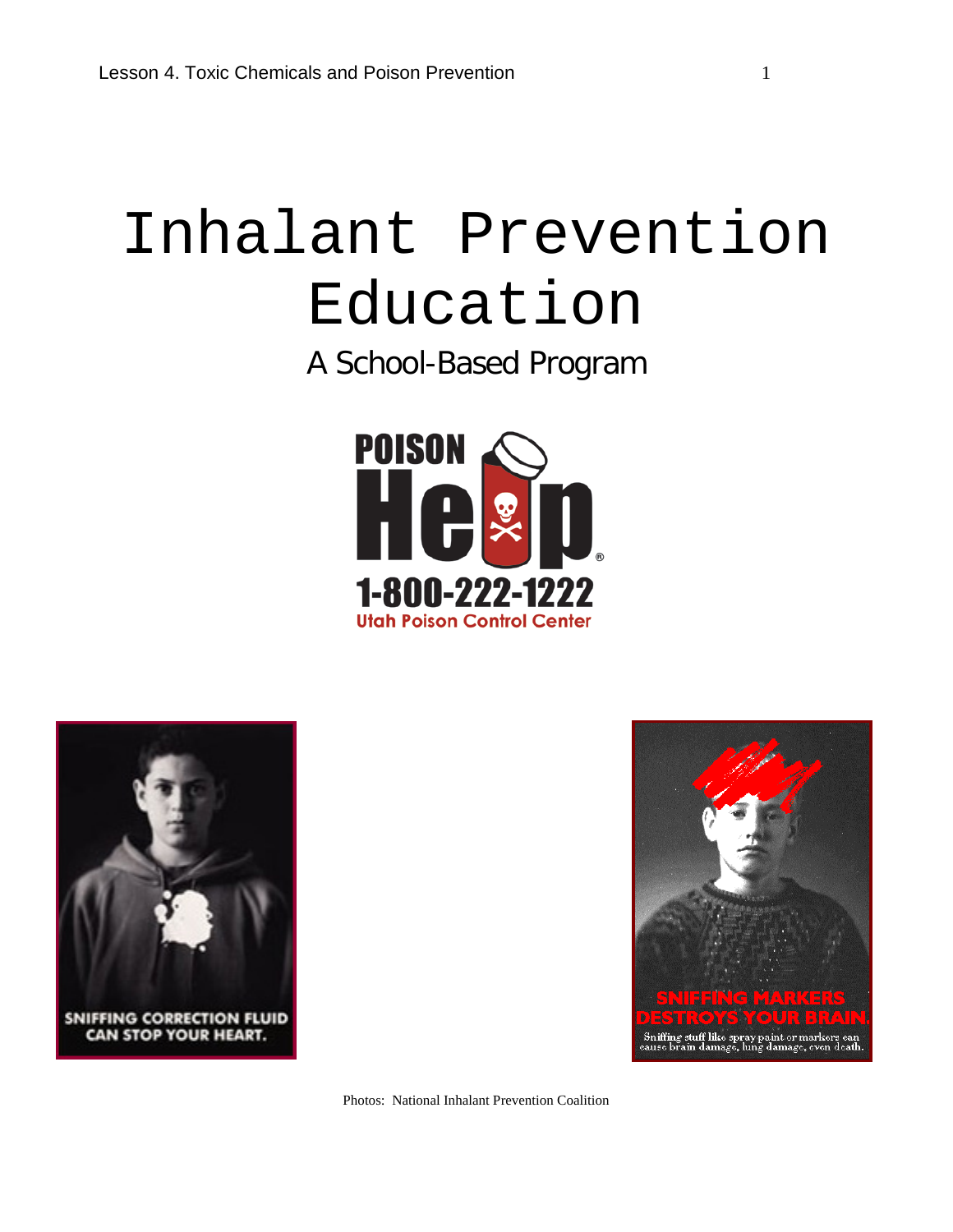### **Introduction to Inhalant Prevention Education**

The 2006 NSDUH Survey noted that 604,476 twelve-eighteen year olds used inhalants for the first time. According to the 2006 Monitoring the Future report, even though many drugs showed a decline in use, inhalants did not. Abuse can start in elementary years and peaks in middle school. Inhalant abuse is dangerous and education should start before abuse peaks in eighth grade.

Inhalants are not actually drugs. They are breathable chemical vapors or gases, (toxins) that produce psychoactive effects when misused. Most inhalants are readily available, inexpensive or free, and usually legal to purchase and possess. Many youth do not perceive them as harmful and don't understand the consequences. To learn more about inhalants prior to teaching this lesson, please take the 15-minute, free, online training at [www.inhalantabusetraining.org](http://www.inhalantabusetraining.org/) . For more information about inhalants contact your poison center at 1-800-222-1222.

This set of lessons is designed to introduce inhalant prevention education as part of a health or science curriculum that touches on the negative effects of pollution. There is some thinking that including inhalants in a drug prevention course may increase experimentation. For this reason, these lessons address inhalant prevention from a science perspective. There are three lessons:

- 1. Poison Prevention (Grade 4)
- 2. Body Pollution (Grade 5)
- 3. Danger! Toxic Chemicals (Grade 6 and above)

Lesson 3 is the only time inhalants are actually discussed and should not be presented in the  $4<sup>th</sup>$  or  $5<sup>th</sup>$  grade.

A combination of the above the lesson plans (4. Toxic Chemicals and Poison Prevention) is also included to be used as a solo presentation in grades 6 and above.



Photo credit: www.drugabuse.gov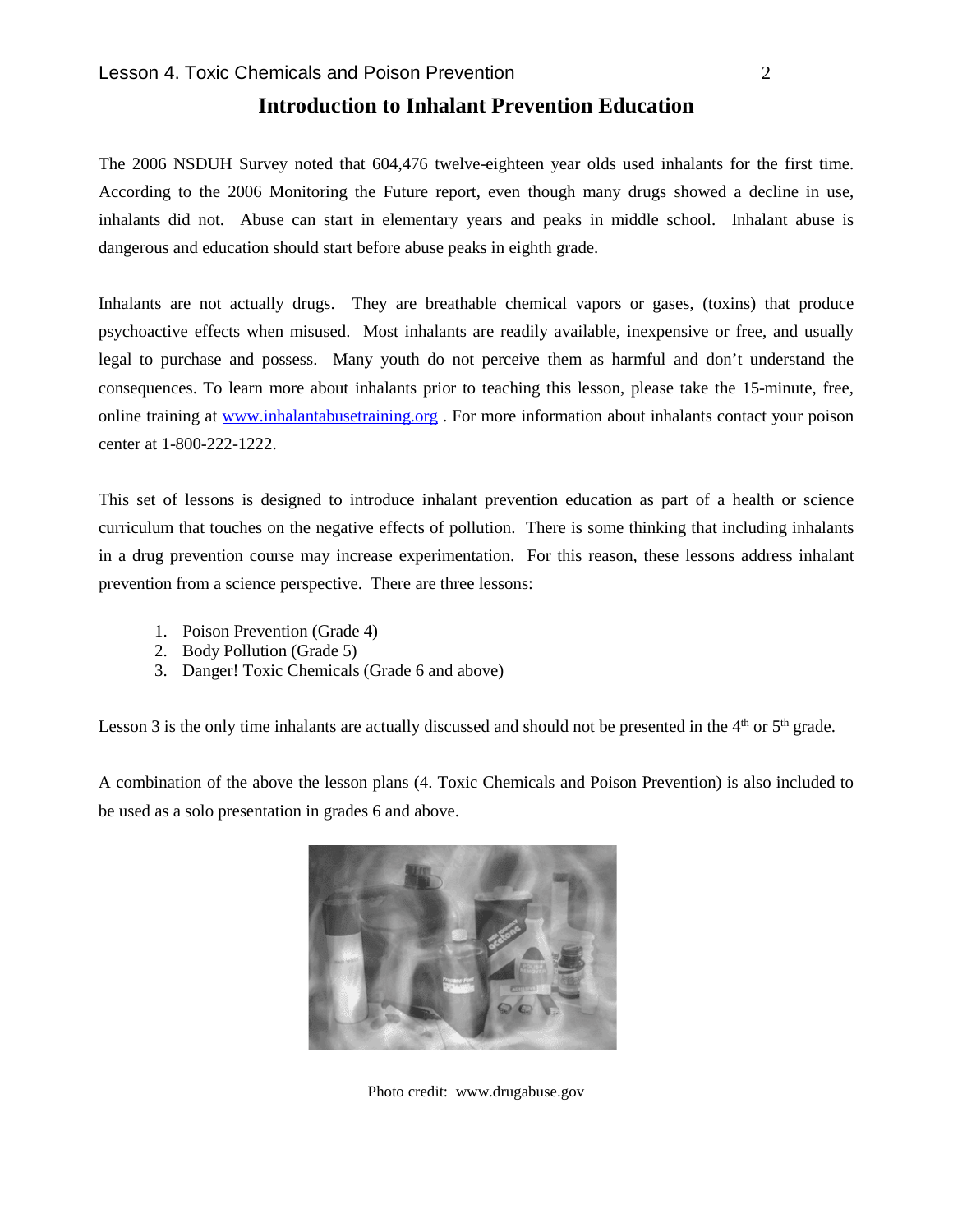### **Lesson 4. Toxic Chemicals and Poison Prevention**

**Grade level** 6 and above

#### **Duration** 60 minutes

### **Description**

Inhalant abuse is the purposeful concentration of fumes or gases (poisons) with the goal of altering one's mood. This lesson will teach students what poisons are, how they are similar to inhalants, and what the first aid is for poisonings.

### **Subjects covered**

- Science (anatomy and physiology)
- Safety
- Injury prevention
- Substance abuse prevention

### **Utah State Board of Education Utah Core State Standards for Health Education**

Strand 4. Substance Abuse Prevention (SAP): Students will develop skills to educate themselves about the consequences of substance use and practice ways to resist negative peer pressure.

Standard 6.SAP.3: Recognize potential physical, mental, emotional, and social short and long-term consequences of alcohol, tobacco, nicotine, and other substance use.

#### **Goals**

Students will be able to prevent poisonings and respond to a poison emergency.

Students will learn that chemicals in inhalants are poisonous, and that these toxic products were never meant to be inhaled.

### **Objectives**

**By the end of the lesson, students will be able to**

- 1. **recognize poison center services.**
- 2. **define "poison**."
- 3. **list 4 ways toxins can enter the body.**
- 4. **identify the function of the 4 major parts of the brain**.
- 5. **label the 3 main parts of a neuron (cell body, axon and dendrite).**
- 6. **identify the effects of inhalants on brain structures, physiology and behavior.**
- 7. **refuse social pressure to abuse toxic products.**

#### **Materials**

• Pencils for each student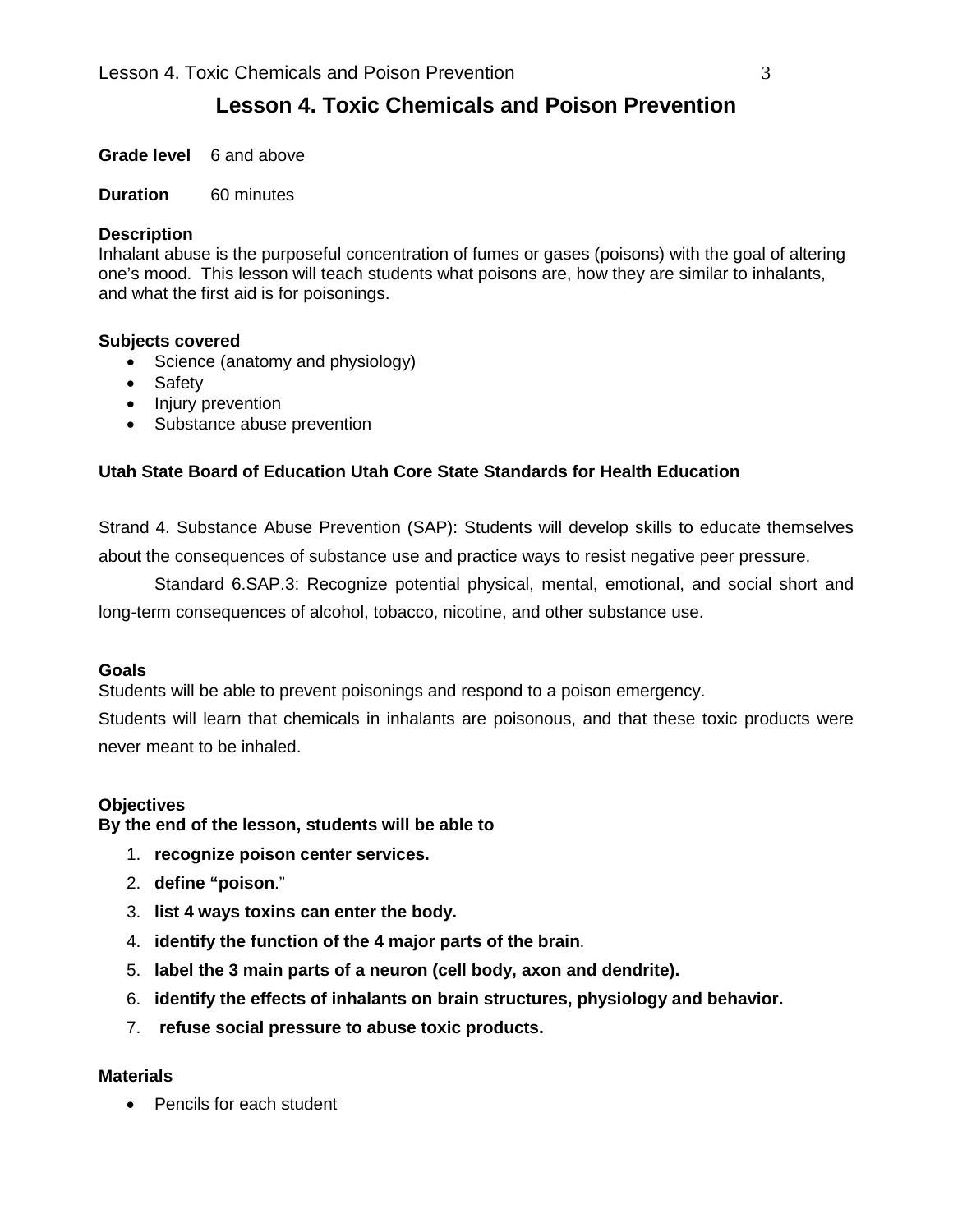Lesson 4. Toxic Chemicals and Poison Prevention 4

- Butcher paper or poster board
- In class activity Calling the Poison Center Role Play Appendix A
- Cross section view of a brain NIDA Junior Scientist: Grades 4-5 (Appendix B)
- Cut up the task cards and apply to heavier card stock for durability (Appendix C)
- Enlarge the neuron (Appendix D) and mount on poster board
- Mind over Matter The Brain's Response to Inhalants student handout Download material at [http://teens.drugabuse.gov/mom/mom\\_inha1.asp](http://teens.drugabuse.gov/mom/mom_inha1.asp) and click on the "PDF Version" button on the left.
- Brain MRI image Appendix E
- *Danger! Toxic Chemicals:* Hazelden video [\(www.hazelden.org](http://www.hazelden.org/) ) In Utah, call 1-800-222- 1222 to checkout a copy of the video.
- **Call the Poison center at 1-800-222-1222 or visit [www.utahpoisoncontrol.org](http://www.utahpoisoncontrol.org/)** to order Poison Control stickers and magnets.
- Makes copies of:
	- o In class assignment Danger Toxic Chemicals Worksheet (Appendix F)
	- $\circ$  Take home assignment Internet toluene and family member project. (Appendix G)
	- o Pictionary clues (Appendix H)
	- o Jeopardy questions and answers (Appendix I)

### **Procedure**

**(Bold text is spoken) Today we are going to be talking about poisonings. I am going to ring this bell now. I want you to pay attention and think about what happens each time the bell is rung.**

Ring a bell every 13 seconds. After one minute, ask the students - **What do you think happened each time the bell rang?** Limit the answers to the first five hands. After the brainstorm session - **Nationwide, someone calls a poison center every 13 seconds. In one minute, almost 5 different people were exposed to a poison.**

### *Objective 1*

**How many of you have ever had a family member call the poison center?** Have a show of hands. If there is time at the end of the lesson you can have the students share some stories.

Explain to the students what the Poison Center is:

- 1. Free, confidential, 24 hour a day place you can call related to emergencies and questions.
- 2. Share the steps a student would take to call the poison center. When they call, they will need to share the following information:
	- What was the poison?
	- How much was taken?
	- Does the victim appear sick in anyway?
	- How does the victim look?
	- Listen carefully and ask questions if you are unclear about anything you were told to do.

Select 2 students and have them act out the role play in front of the class (Appendix A).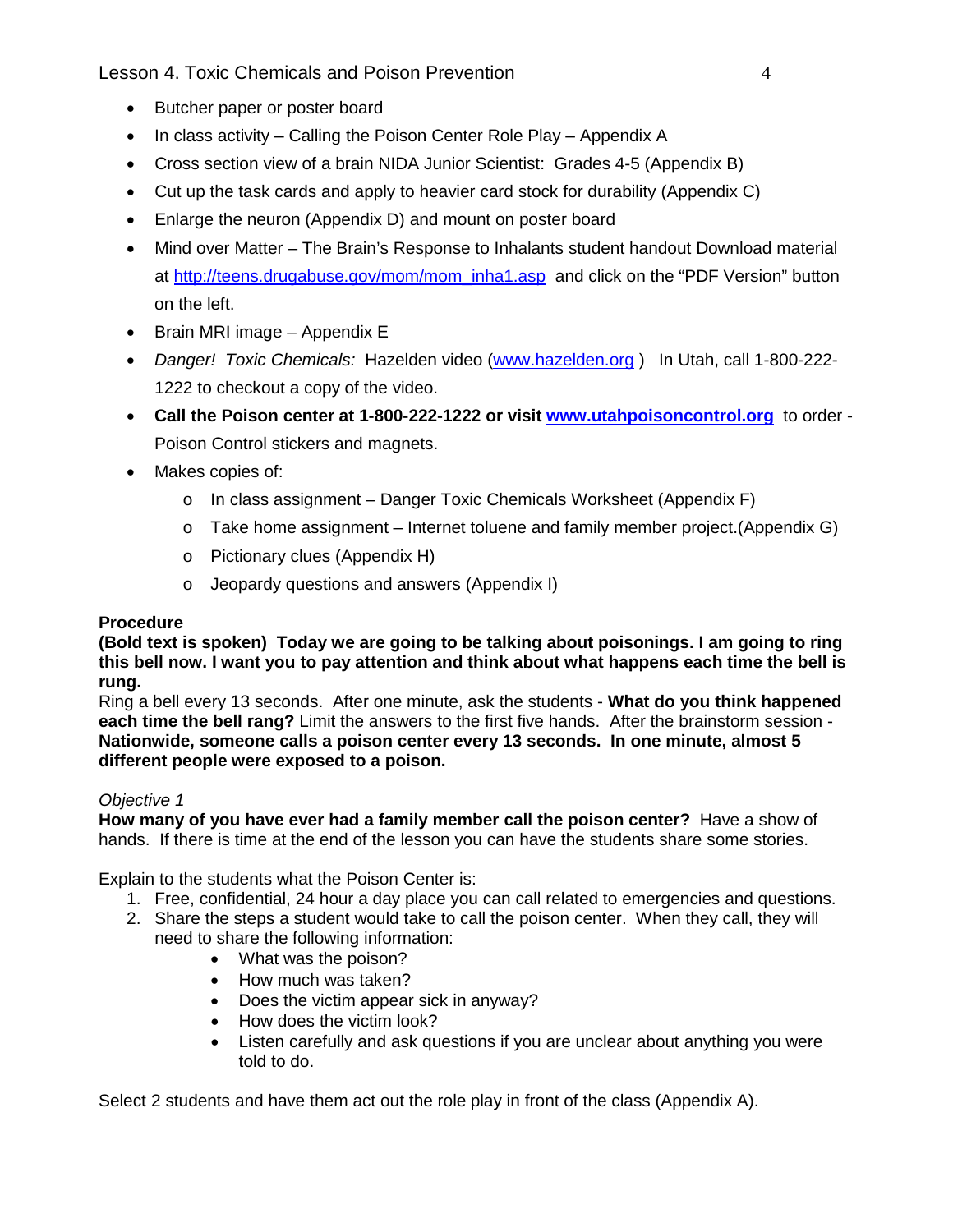### *Objective 2*

Have the students break up into small groups for this lesson.

**Define the word "poison" and give 3 examples of poisons.** Give the groups 1-2 minutes to brain storm and have them report back. Write some of the definitions on the board. Some possible definitions include:

- "A substance that causes illness or harm if someone eats, drinks, touches or breathes it in" or
- "A substance that through its chemical action usually kills, injures, or impairs an organism" or
- "something destructive or harmful"

Explain that there are three ways items can be poisonous:

- Too much or in large amounts
- Used in the wrong way
- Mix with other substances

### *Objective 3*

### **What are some ways poisons can enter your body?**

Call on students and have them place a picture of the mentioned body part on the white board (Appendix A)

### *Objective 4*

Show a side-view cross-section of the brain (Appendix B). Label the 4 main parts: cerebral cortex, cerebellum, brain stem, and limbic system. On the chalkboard or flip chart, create 4 squares and write the parts of the brain in them (see chart below). Under each part, list the major functions that

| each part controls. |  |
|---------------------|--|
|---------------------|--|

| <b>Cerebral Cortex</b> | <b>Cerebellum</b>            |
|------------------------|------------------------------|
| Thinking               | Movement                     |
| Perceiving             | <b>Balance</b>               |
| Vision                 | Posture                      |
| Movement               | Playing ball                 |
| Reasoning              | Playing a musical instrument |
| Artistic expression    |                              |
| <b>Brain Stem</b>      | <b>Limbic System</b>         |
| Heart rate             | Learning                     |
| <b>Breathing</b>       | Memory                       |
| Eating                 | Regulates emotions           |
| Sleeping               | Pleasure                     |
| Body temperature       | Motivation                   |
| <b>Digestion</b>       |                              |

Ask for 6 volunteers to come up to the front of the class. Give each student a card with a task on it.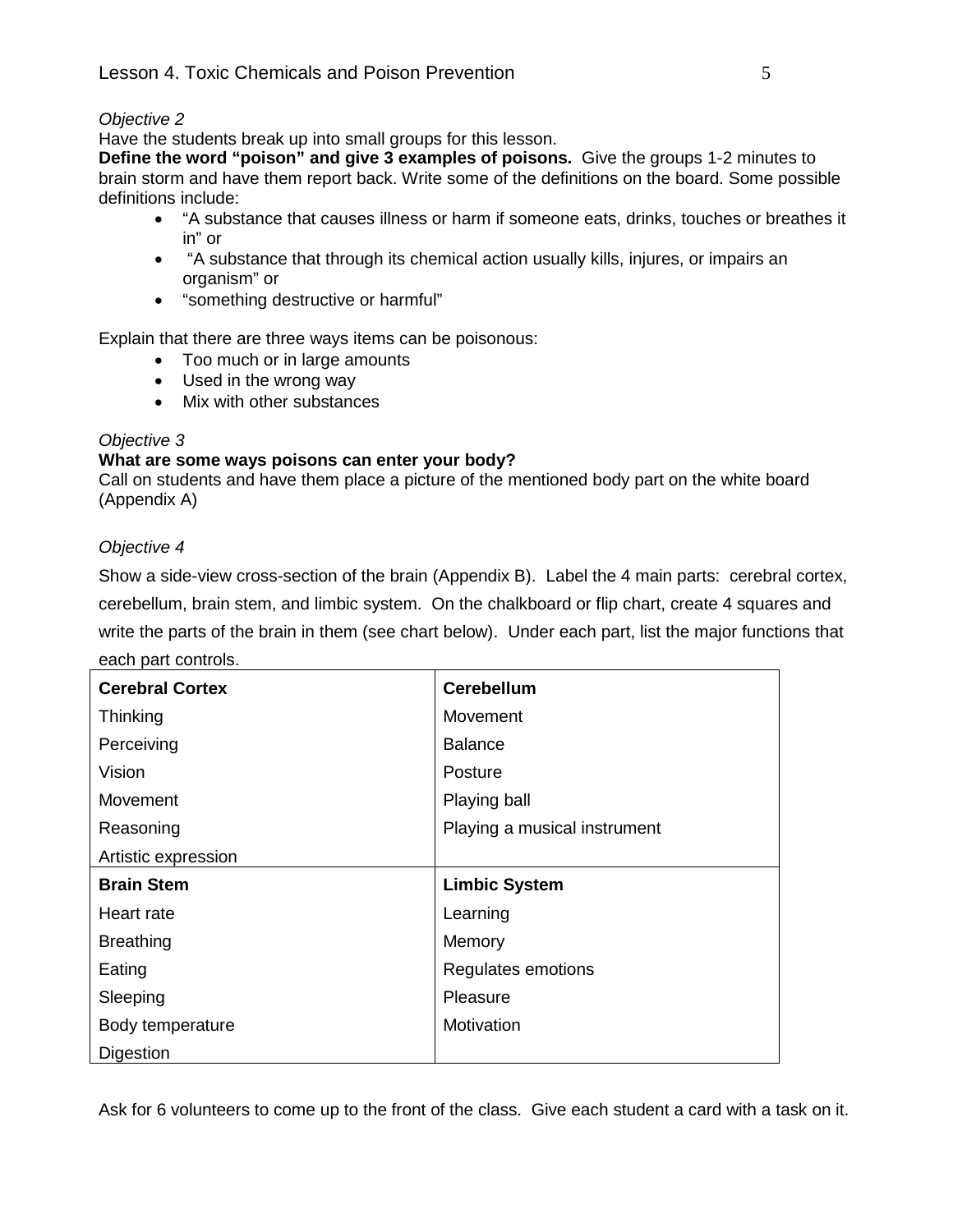### Lesson 4. Toxic Chemicals and Poison Prevention 6

Ask each student, one at a time, to perform their task. Each task should use a different part of the brain (Appendix C), such as

- Solve this math problem: 12 x 11 (cerebral cortex)
- Breathe heavily (brain stem)
- Hop on one foot (cerebellum)
- Pick up a pencil (cerebellum)
- Draw a box (cerebral cortex)
- Recall what you had for dinner last night (limbic system)

As each student performs their task, ask the class to raise their hand if they know what part of the brain controls that task.

Explain what the brain is and how inhalants can damage the brain.

**Did you know that the brain acts like a computer? It processes all the information it receives and responds to it. Your brain controls virtually everything humans experience, including movement, regulating our involuntary body processes that are necessary for life, and controlling emotions. Anything that affects the way the brain functions will have a major effect on our entire being.**

**Inhalants are one of the things that can affect our brain functions and the rest of our body.** 

**Inhalants are toxic chemicals, not illegal drugs. These are common household products that are deliberately breathed into the body. The fumes of these toxic products enter the body through the lungs and get transferred to the bloodstream. The blood carries these poisons to major organs, particularly the brain.** 

### *Objective 5*

**Throughout your brain and body you have billions of nerve cells called neurons. We are going to discuss what a neuron looks like and how it works.** (Display in an appropriate place in the classroom the image of the nerve fiber on the back of the inhalant student handout and the nerve cell in Appendix D.) **Nerve cells in your brain and spinal cord are sort of like the "command central" for your body. They send and receive messages that control just about everything you think and do.** 

Review the parts of the nerve cell and discuss their function.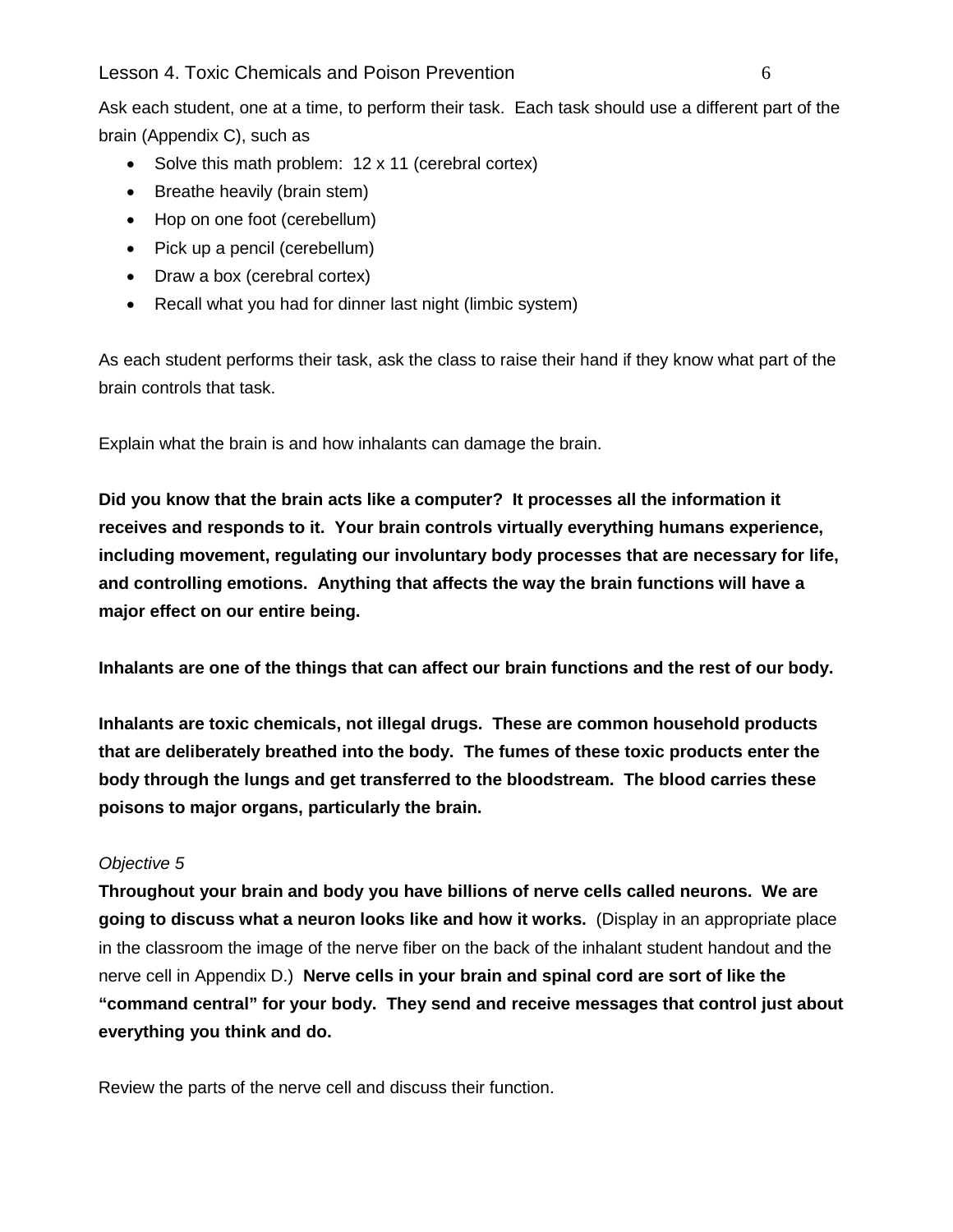### **There are three main parts of a nerve cell**

1. Central cell body – Directs all activities of the neuron (includes the nucleus)

2. Dendrites – Short fibers that receive messages from other neurons and relay them to the cell body

3. Axon – Long single fiber that transmits messages from the cell body to the dendrites of other neurons or to body tissues, such as muscles.

• The axon of many cells is covered in a fatty substance known as myelin. Myelin has several functions. One of its most important is to increase the rate at which nerve impulses travel along the axon. The rate of conduction of a nerve impulse along a heavily myelinated axon can be as fast as 120 meters a second. In contrast, a nerve impulse can travel no faster than about 2 meters a second along an axon without myelin. The axons that transmit messages from the brain or spinal cord to muscles and other body tissues are what make up the nerves of the human body. Most of these axons contain a thin covering of myelin, which accounts for the whitish appearance of nerves.

Have the students trace their arm from elbow to fingers on butcher paper and label the different parts of the neuron:

- $\blacksquare$  Palm of the hand Central cell body
- Fingers Dendrites
- **Arm and elbow Axon**

### *Objective 6*

**Each poison affects the brain differently. When chemicals in products are smelled**  (especially in concentrated amounts) **they can damage the brain and nerve cells.** (Show MRI of brain damage, Appendix E) **Household products never were intended to be taken into the body. There is no safe dose of these poisons.**

Hand out the MOM handout - **We are going to take turns reading a paragraph from the inhalant handout.** 

**Now we will see a video that discusses the facts about inhalants, discusses the connection of toxins in household products to environmental toxins, reviews the short and long term effects of inhalant use, highlights a personal story, and offers refusal skills.**

Hand out the Danger Toxic Chemicals Worksheet found in Appendix F. Have students fill in the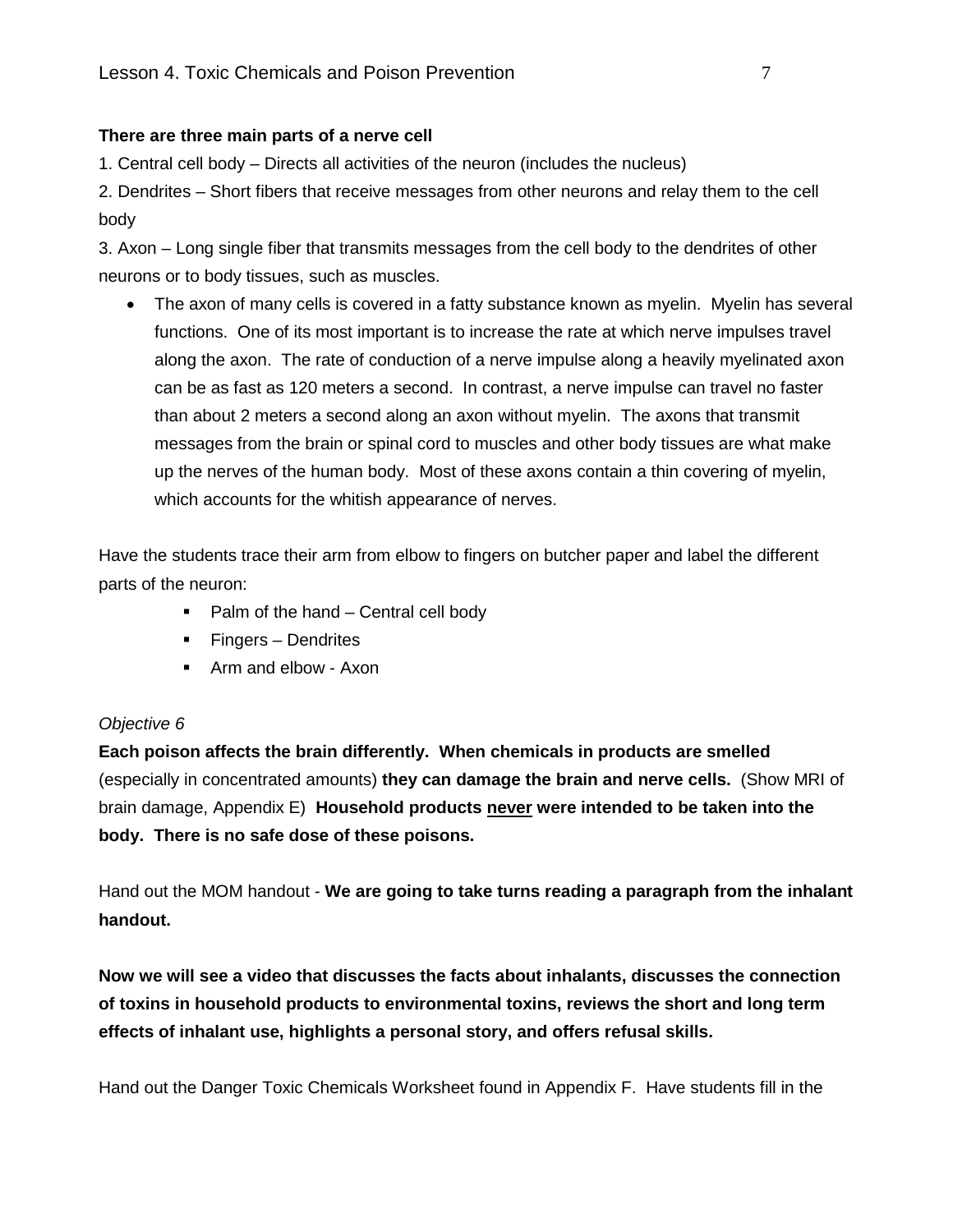### Lesson 4. Toxic Chemicals and Poison Prevention **8** and **8** and **8** and **8** and **8** and **8** and **8** and **8** and **8** and **8** and **8** and **8** and **8** and **8** and **8** and **8** and **8** and **8** and **8** and **8** and **8** and **8** an

worksheet while they watch the video.

### Show video – 14 minutes

### *Objective 7*

After the video, have the students break up into groups and discuss the following 4 questions (examples of some potential answers are provided below each question). Have the groups report back their answers:

### **1. What happens when the environment becomes polluted?**

a. Wildlife and vegetation die or get sick

### **2. What are some toxic effects from fumes?**

- **Loss of brain power**
- **Trouble speaking**
- **Memory loss**
- **Headache**
- **Blindness**
- **Death**

### **3. Why do firefighters wear protective gear?**

- Protect body from flames
- **Protect lungs from fumes**

### **4. What are 3 refusal skills strategies highlighted in the movie?**

- **If** Identify hot situations
- State your case
- **Nove away from the situation**

### **Assessment**

- Discussion wrap-up. Reinforce the ways toxins can harm the body and ways to protect it.
- Ask the students "Can you tell me the top 3 things you learned today?"
- Ask the students to take home the stickers and magnets and be sure to put them near telephones.

### **Homework - See Appendix G**

Homework 1 (for those with Internet access)

Homework 2 (for those without Internet access)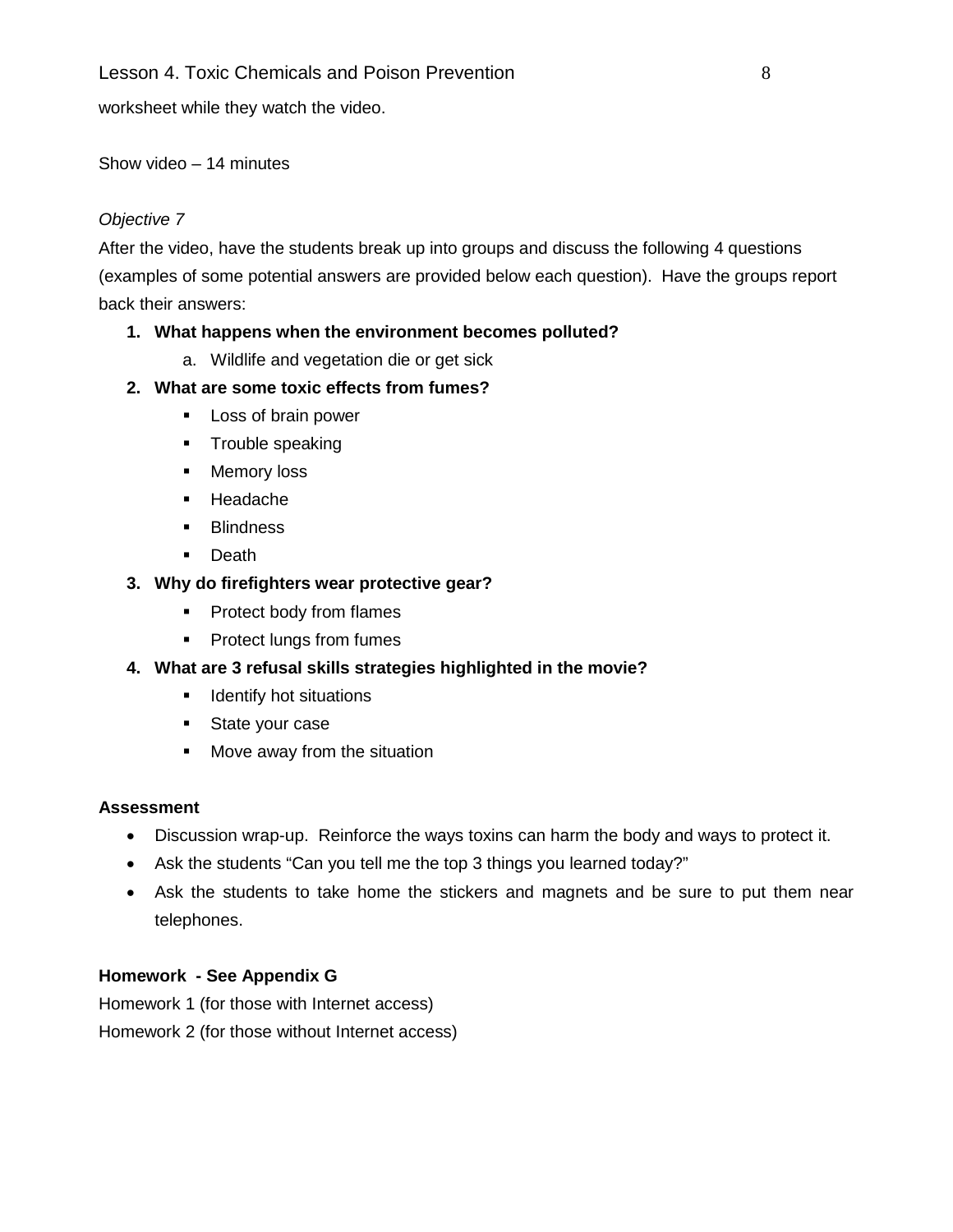### **Take the lesson one step further**

- Have the students develop a campaign or write an article for the school paper on "Keeping Household Products Safe."
- Have the students write a poem, song, or public service announcement about something they learned today.
- Have the students analyze an advertisement of a household product that would be dangerous to breathe in (e.g., paint, permanent markers) and identify missing important safety information. Have the students developed warning labels for several products.
- Play Jeopardy (Appendix H)
- Play Pictionary (Appendix I)

### **Resources**

- Utah Poison Center 1-800-222-1222 www.utahpoisoncontrol.org
- Mind over Matters, The Brain's Response to Drugs: Teachers Guide http://teens.drugabuse.gov/mom/tg\_inha1.asp
- NIDA Junior Scientist: Grades 4-5 http://www.nida.nih.gov/JSP3/MOD2/page3.htmlU.S. National Library of Medicine - Tox Town Website: www.toxtown.nlm.nih.gov
- SAMHSA [https://www.samhsa.gov/data/sites/default/files/report\\_3095/ShortReport-](https://www.samhsa.gov/data/sites/default/files/report_3095/ShortReport-3095.html)[3095.html](https://www.samhsa.gov/data/sites/default/files/report_3095/ShortReport-3095.html), Lipari, R.N. *Understanding adolescent inhalant use.* The CBHSQ Report: June 13, 2017. Center for Behavioral Health Statistics and Quality, Substance Abuse and Mental Health Services Administration, Rockville, MD.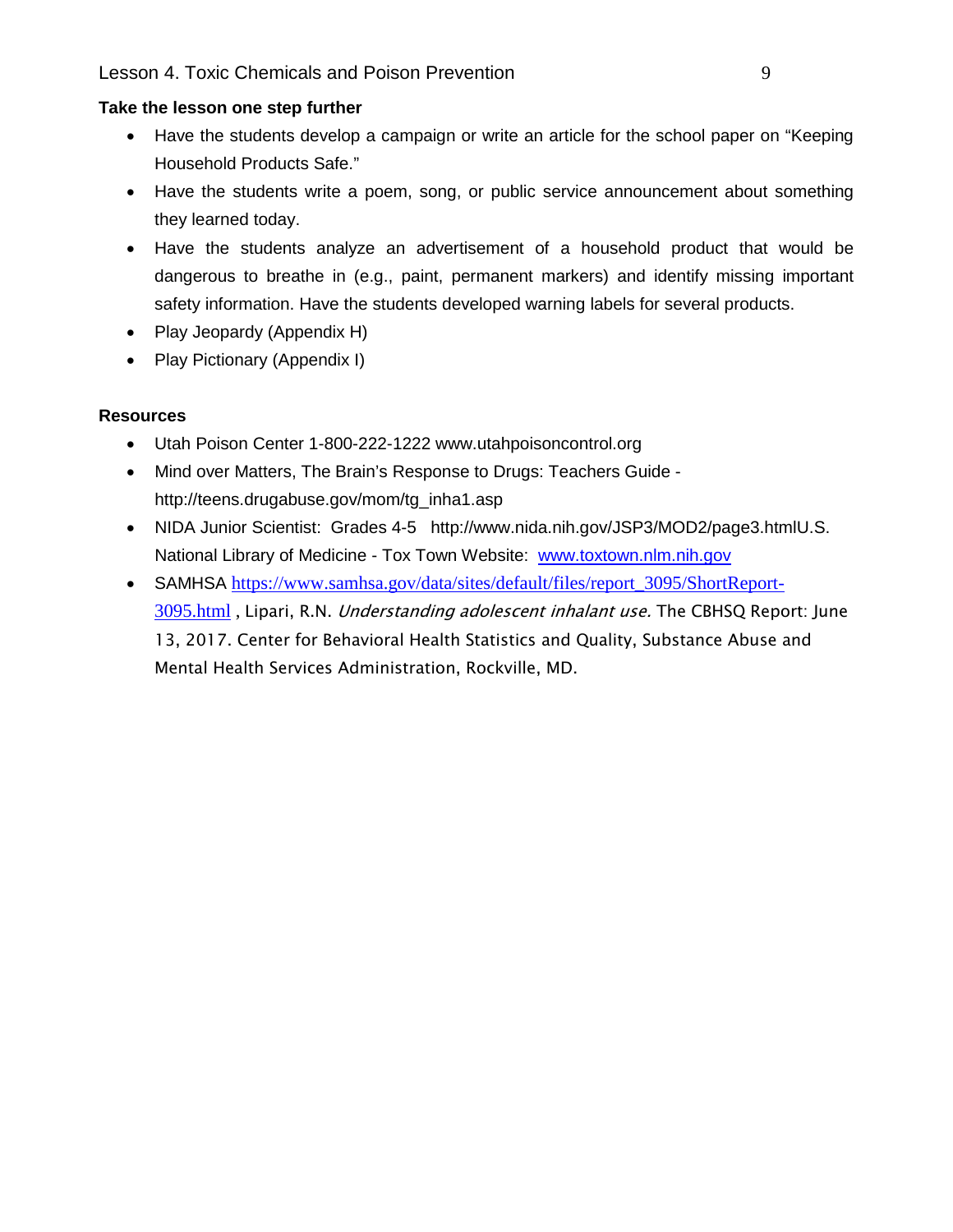#### Appendix A

### Call the Poison Control Center

### Role-Play Activity

Poison Center (PC) Specialist: Poison Control Center. My name is Richard. How can I help you?

Sally: (very frightened) I'm babysitting a neighbor and he just drank some bleach.

PC Specialist: How old is the child?

Sally: 3

PC Specialist: Do you know how much he weighs?

Sally: His mom left me an information chart. It says 30 pounds.

PC Specialist: When did this happen?

Sally: Just now.

PC Specialist: How is he feeling right now?

Sally: He seems fine, but he keeps spitting.

PC Specialist: Give him a small amount of his favorite drink. What is his name?

Sally: Jimmy Buffet

PC Specialist: What is your name?

Sally: Sally Smith

PC Specialist: I think Jimmy will be fine, but I will call you back in an hour. If he gets sick, call me back immediately. What is the phone number and address where you are?

Sally: 801-123-4567 1234 Rolling Hills Drive, New Town, Utah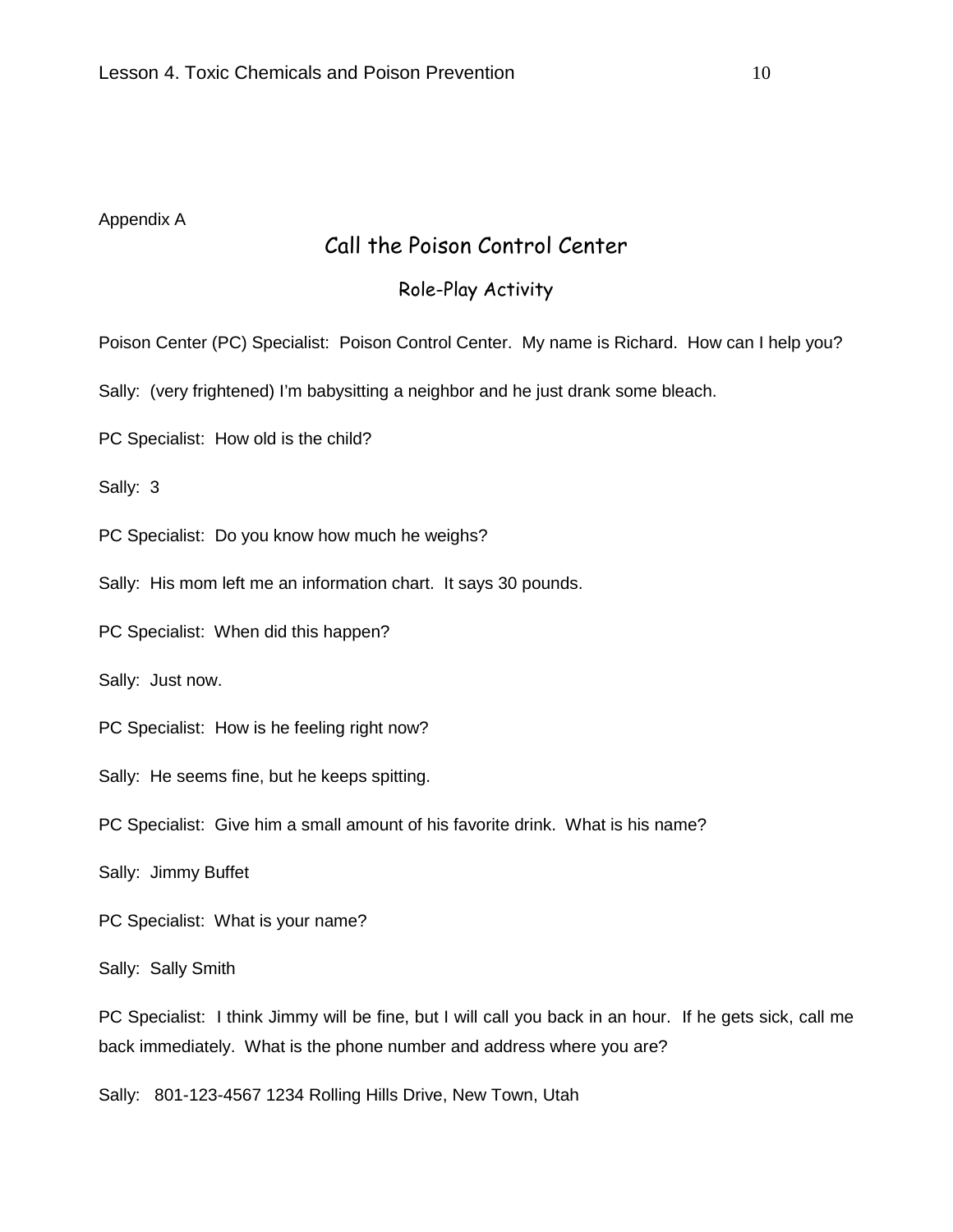Lesson 4. Toxic Chemicals and Poison Prevention 11 PC Specialist: Don't worry, Jimmy will be fine. I will check back with in an hour.

Appendix B



Credit: NIDA Junior Scientist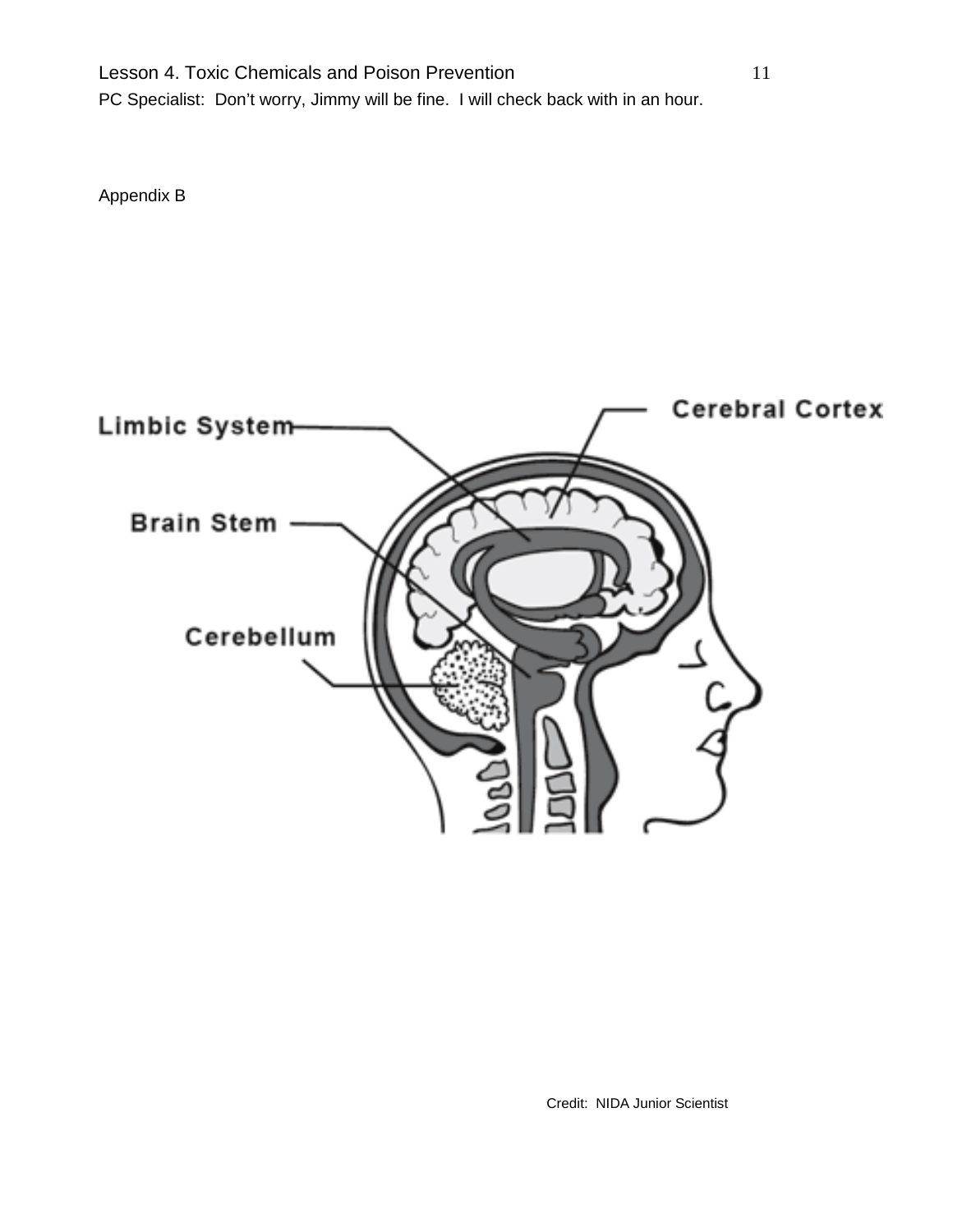## Appendix C – Task Cards

| Solve this math problem.<br>12 x 11 | <b>Breathe heavily.</b>                               |
|-------------------------------------|-------------------------------------------------------|
| Hop on one foot.                    | Pick up a pencil.                                     |
| Draw a box.                         | Tell the class what you ate for dinner last<br>night. |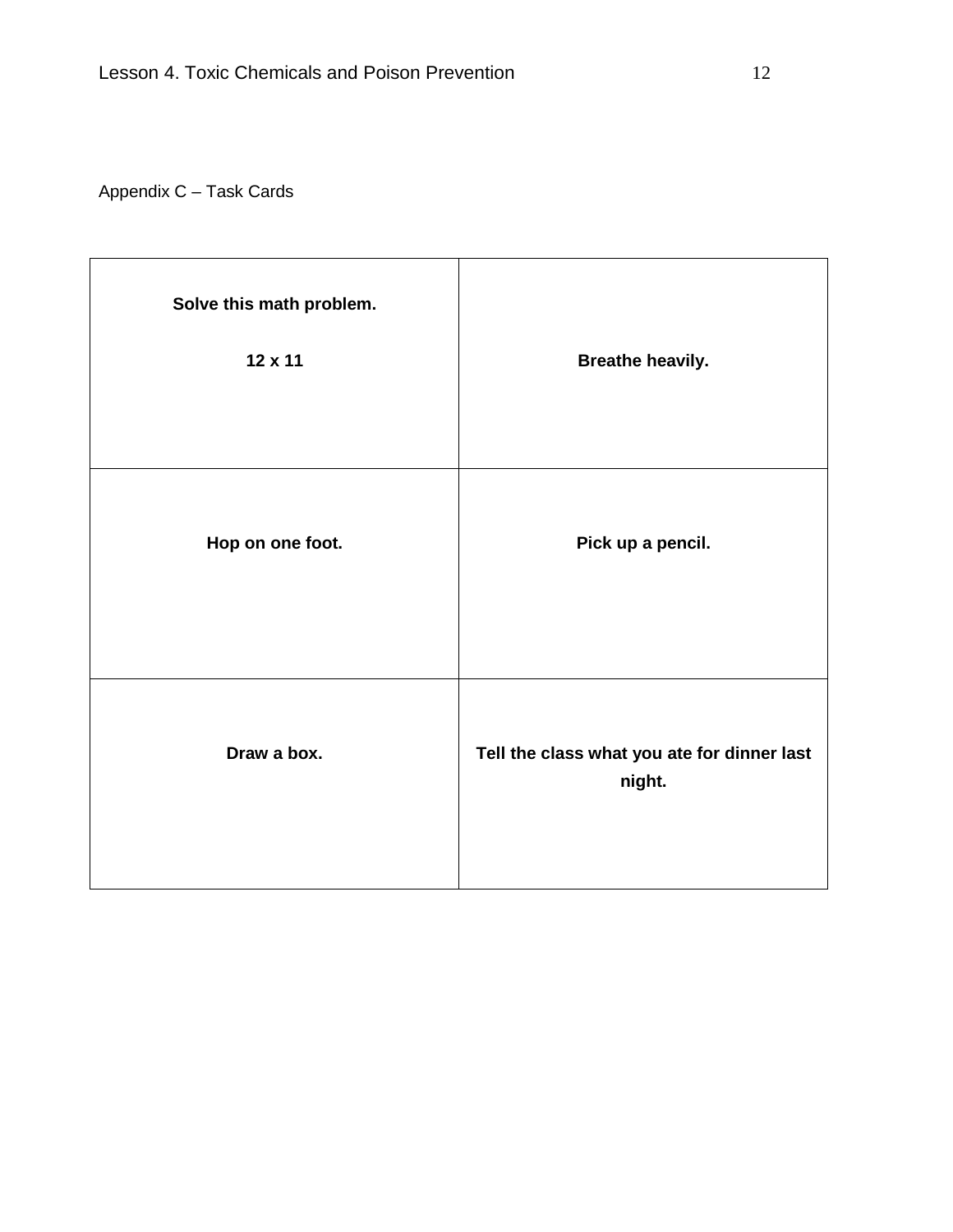## Appendix D



Credit: NIDA Junior Scientist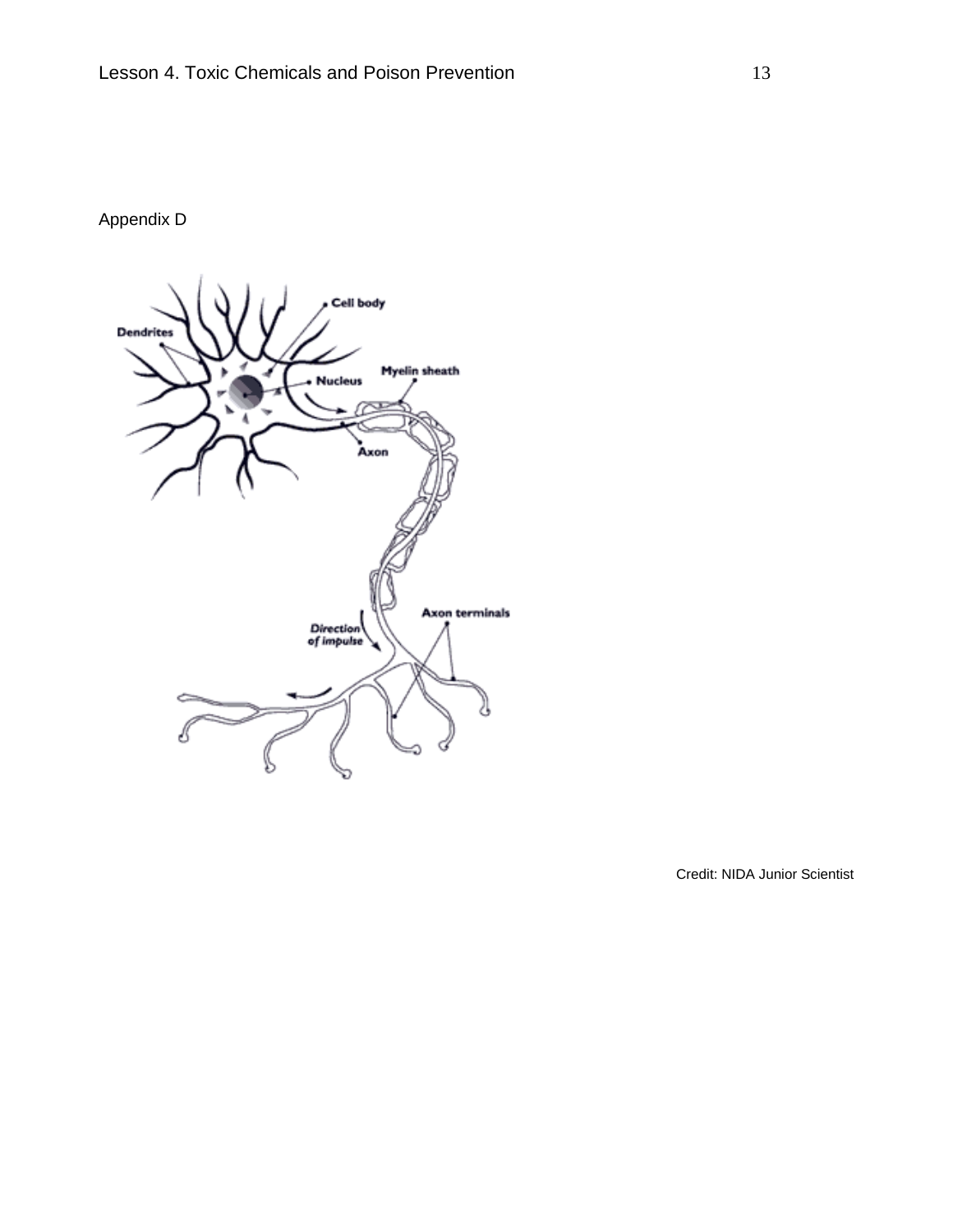## Appendix E





**HEALTHY BRAIN UNHEALTHY BRAIN CHRONIC TOLUENE USER**

Credit: Neil Rosenberg, M.D.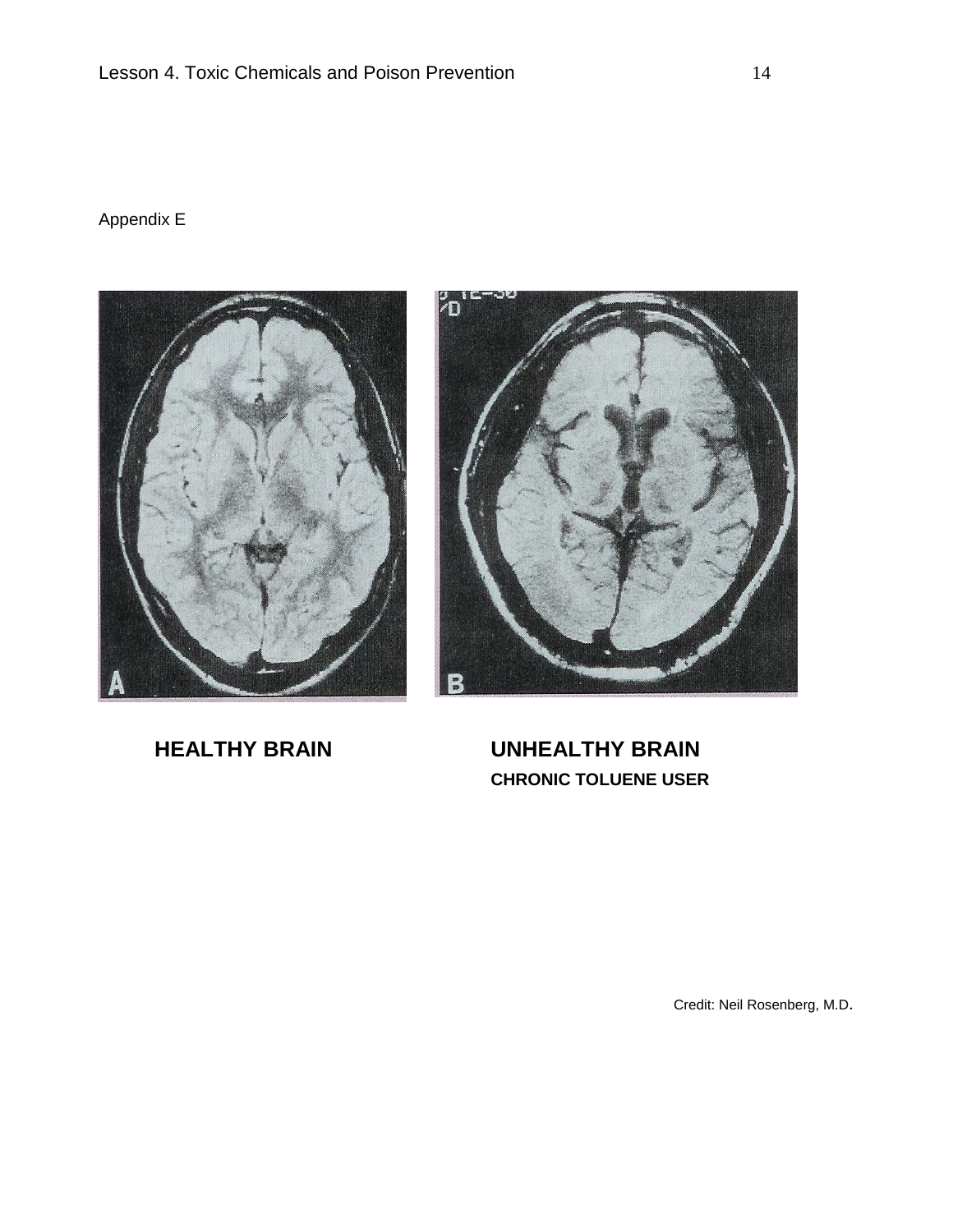### Appendix F

Name: \_\_\_\_\_\_\_\_\_\_\_\_\_\_\_

### **Danger! Toxic Chemicals Worksheet**

1. Slang terms for inhaling are \_\_\_\_\_\_\_\_\_\_\_\_\_\_\_\_\_\_\_\_\_\_ and \_\_\_\_\_\_\_\_\_\_\_\_\_.

2. When a toxic chemical is inhaled, it enters the body through the lungs and then is transferred

to the  $\blacksquare$ 

3. Unexpected immediate death due to inhaling is called \_\_\_\_\_\_\_\_\_\_\_\_\_\_\_\_\_\_\_.

- 4. List 3 negative consequences of sniffing toxic chemicals:
	- a.
	- b. c.

True or false:

- 5. \_\_\_ In spray cans, the propellant that pushes out the product is toxic.
- 6. \_\_\_ Inhalants are classified as a drug.
- 7. \_\_\_ You can die the very first time you inhale a toxic chemical.
- 8.  $\angle$  After toxic chemicals are inhaled, they remain in the lungs and do not travel to other parts of the body.
- 9. Nemory loss is one of many possible consequences of inhaling toxic chemicals.

### Short essay:

10. You are with friends and several members of the group think that it would be fun to sniff a toxic chemical. Based on the information presented in the video, describe how you would resist the pressure to engage in the dangerous behavior.

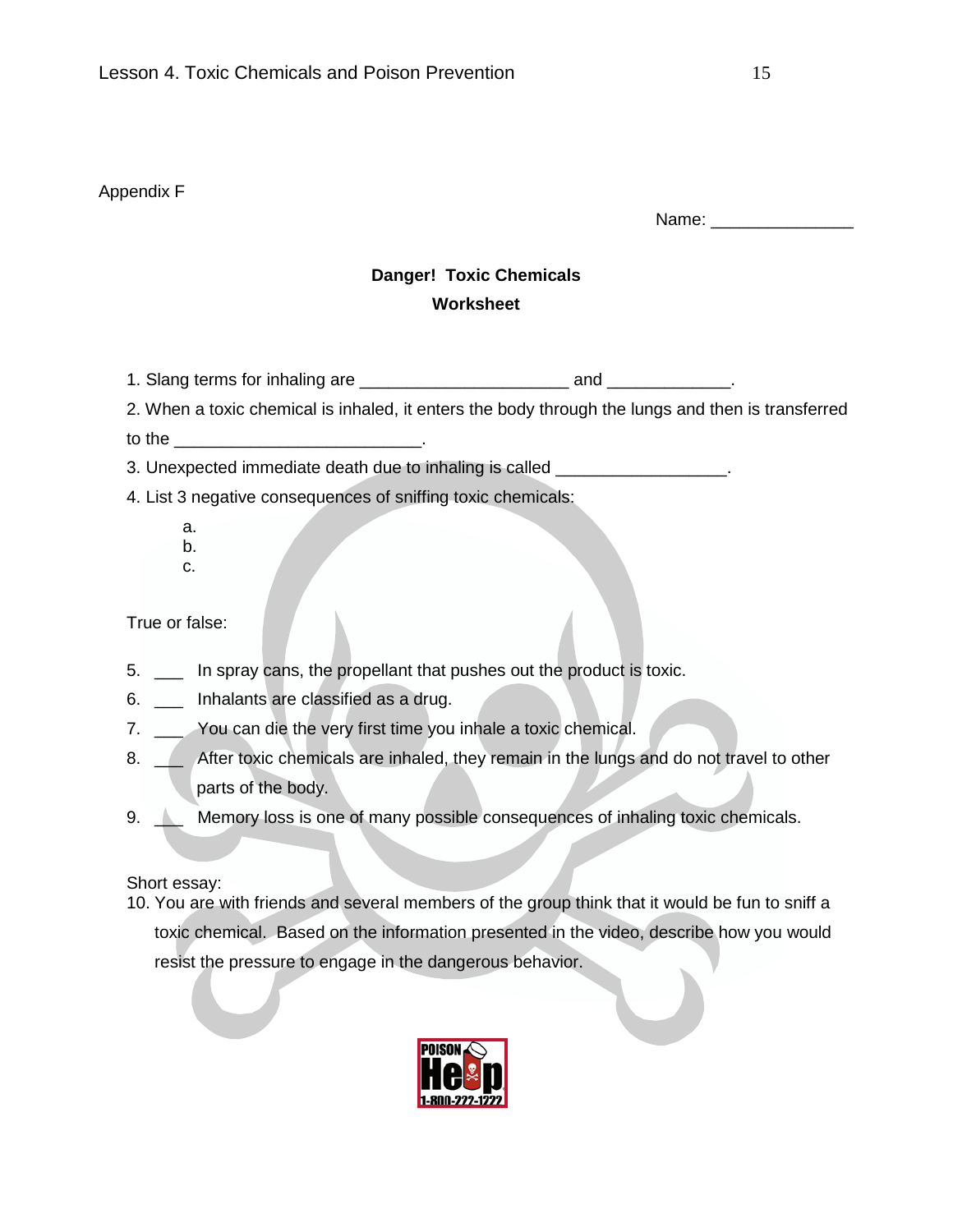### Appendix F

#### Danger! Toxic Chemicals – Answers

- 1. sniffing, huffing
- 2. bloodstream
- 3. sudden sniffing death syndrome
- 4. blurred vision, difficulty breathing, irregular heart beats, brain damage
- 5. T
- 6. F
- 7. T
- 8. F
- 9. T
- 10. Essay points: identify hot situations, state your case, move on out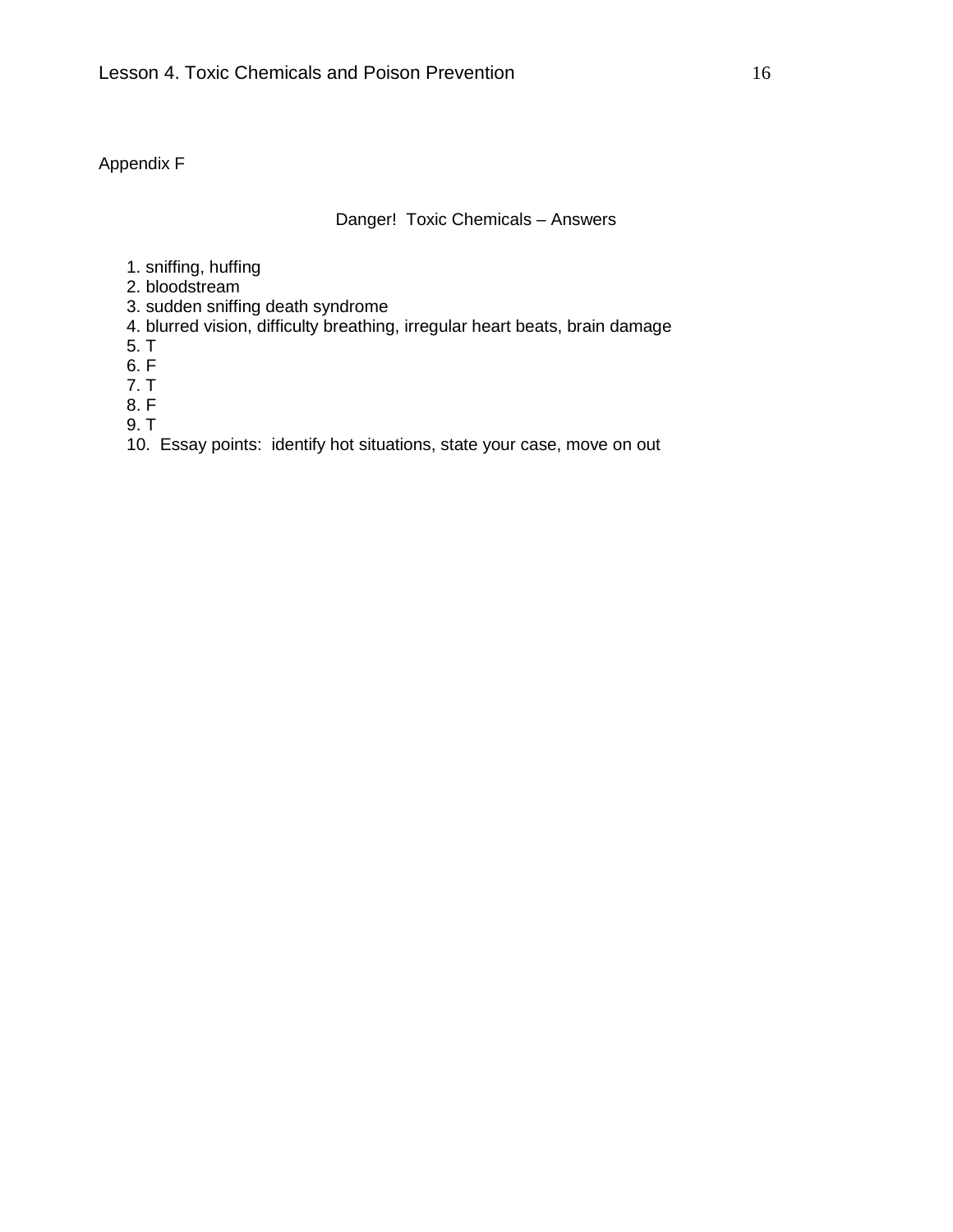### Appendix G

Name: \_\_\_\_\_\_\_\_\_\_\_\_\_\_\_\_\_\_\_\_\_

### **Homework – Internet Activity**

Research the latest information about a toxic substance. On the web, go to [http://www.atsdr.cdc.gov](http://www.atsdr.cdc.gov/). Click on Toxic Substances under the Toxic Substances & Health subjects on the left side of the screen. Click on Toxic Substances Portal, and then select Toluene from the list of substances. On the Toluene page, select Public Health Statement bullet. Read the 5 page document. Answer the following questions:

1. You can be exposed to toluene by \_\_\_\_\_\_\_\_\_\_\_\_\_\_\_\_, \_\_\_\_\_\_\_\_\_\_\_\_\_\_\_,

\_\_\_\_\_\_\_\_\_\_\_, or through \_\_\_\_\_\_\_\_\_ contact.

2. T or F You can only be exposed to toluene by breathing it.

3. List 4 products with toluene.

4. Toluene can have serious effects on what organ?

5. Toluene can cause what health problems?

6. Toluene can cause death by interfering with the way you \_\_\_\_\_\_\_\_\_\_ and the

way your \_\_\_\_\_\_\_\_ \_\_\_\_\_\_\_\_.

7. If you deliberately breathe toluene during pregnancy, your baby can have

 $\frac{1}{\sqrt{1-\frac{1}{2}}}\frac{1}{\sqrt{1-\frac{1}{2}}}\dots$  and retard mental abilities and  $\frac{1}{\sqrt{1-\frac{1}{2}}}\dots$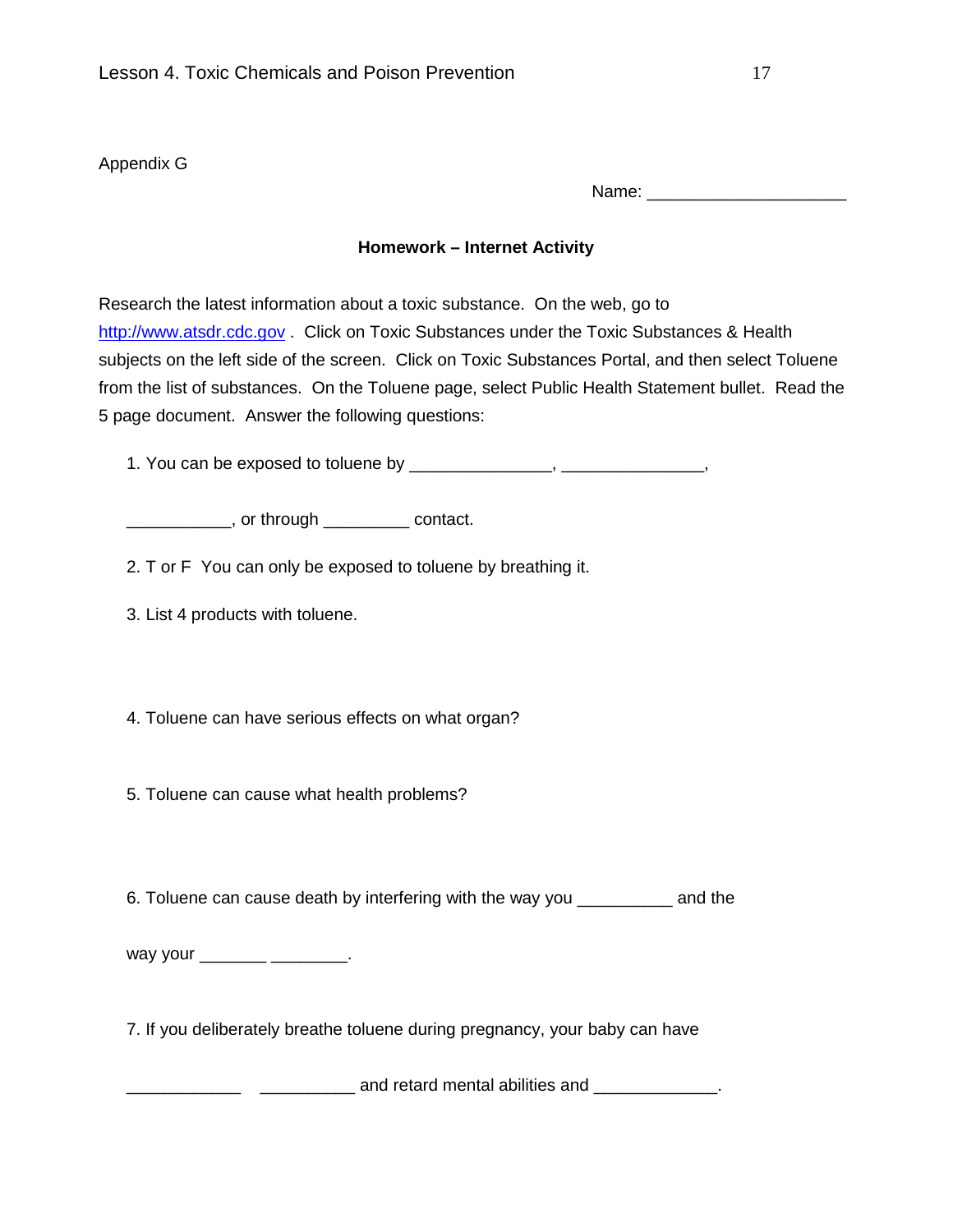

Appendix G

### Internet Activity Answers

1. breathing, eating, drinking, skin

2. F

- 3. paints, paint thinner, fingernail polish, lacquers, adhesives, rubber
- 4. brain
- 5. headaches, confusion, memory loss
- 6. breathe, heart beats
- 7. birth defects, growth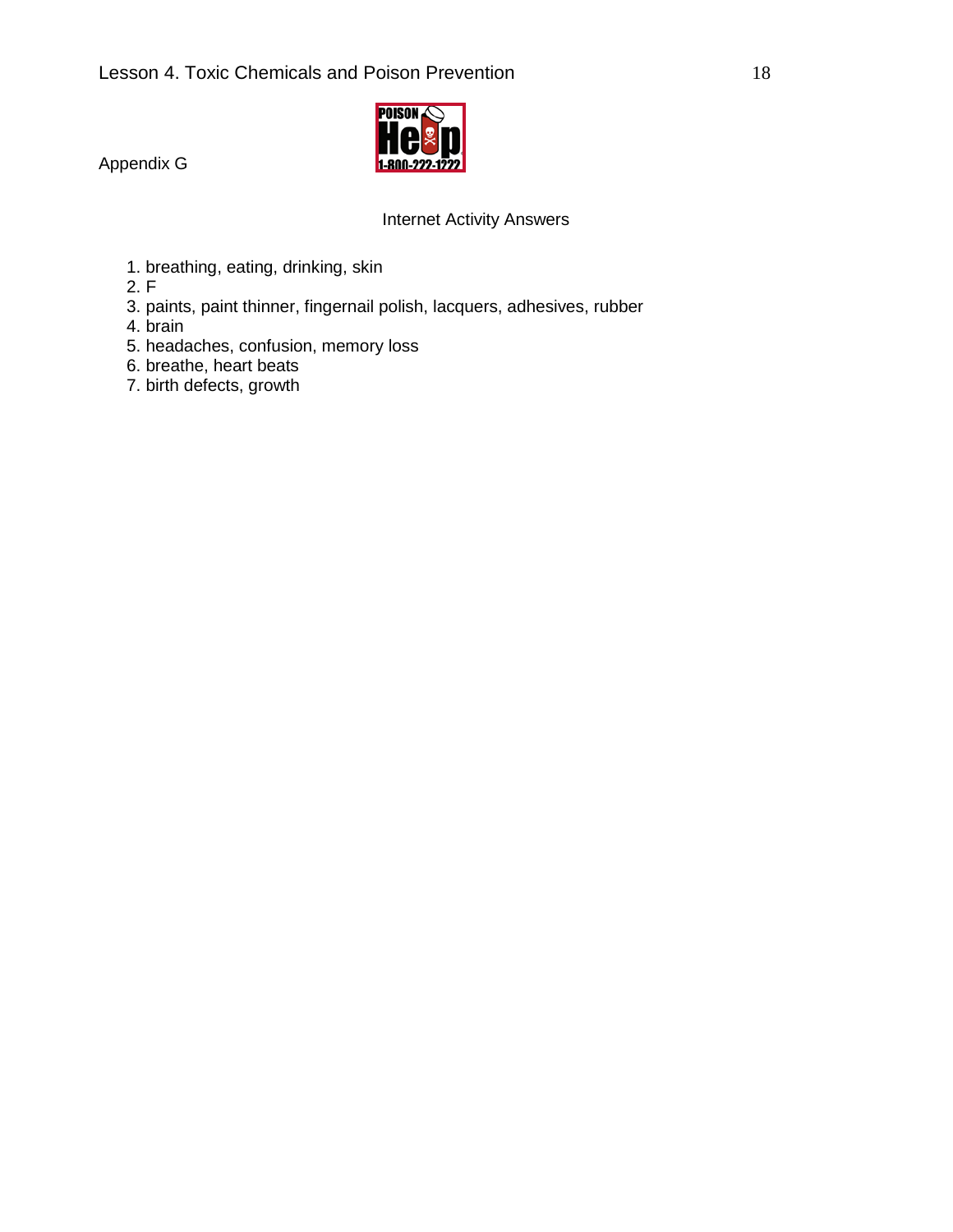### Appendix G

Name: \_\_\_\_\_\_\_\_\_\_\_\_\_\_\_\_\_\_\_\_\_

### **Homework – Non-Internet Family Activity**

Find four people to interview. Ask each of them what their favorite activity is. Then decide what part of the brain is responsible for that activity.

1. Person's name -

Activity –

What part of the brain is responsible –

2. Person's name -

Activity –

What part of the brain is responsible –

3. Person's name -

Activity –

What part of the brain is responsible –

4. Person's name –

Activity –

What part of the brain is responsible -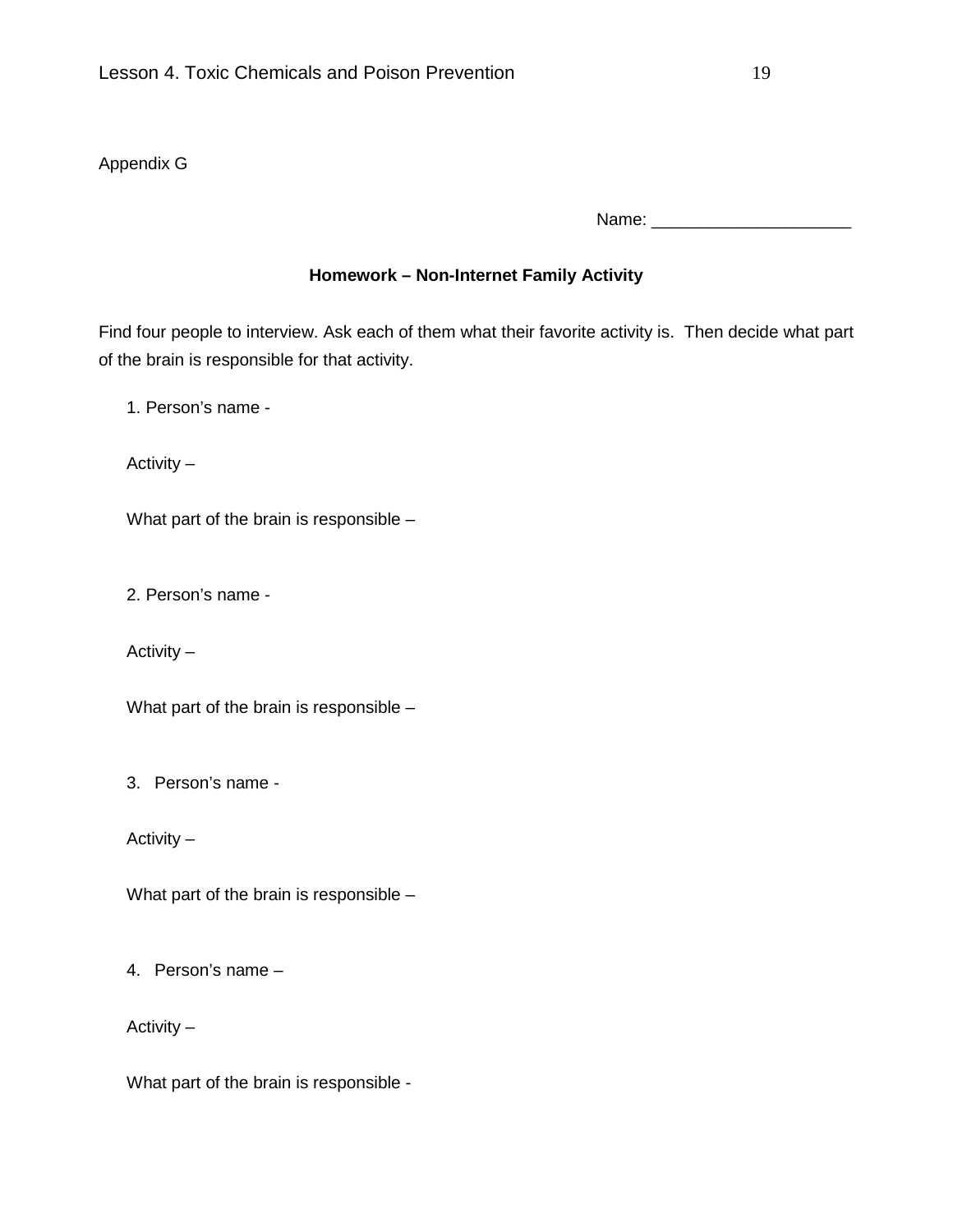Appendix H



| <b>Sick</b>                | Fan                    | <b>Inhalants</b>         |
|----------------------------|------------------------|--------------------------|
| <b>Neuron (Nerve cell)</b> | <b>Cerebral cortex</b> | <b>Limbic system</b>     |
| <b>Cerebellum</b>          | <b>Brain stem</b>      | <b>Fumes</b>             |
| <b>Pollution</b>           | <b>Paint</b>           | <b>Fingernail polish</b> |
| <b>Glue</b>                | <b>Spray cans</b>      | <b>Brain</b>             |
| <b>Computer</b>            | <b>Axon</b>            | <b>Dendrite</b>          |
| <b>Flame</b>               | <b>Lungs</b>           | <b>Headache</b>          |
| <b>Mouth</b>               | <b>Eyes</b>            | <b>Skin</b>              |
| <b>Nose</b>                | <b>Poison</b>          | <b>Phone</b>             |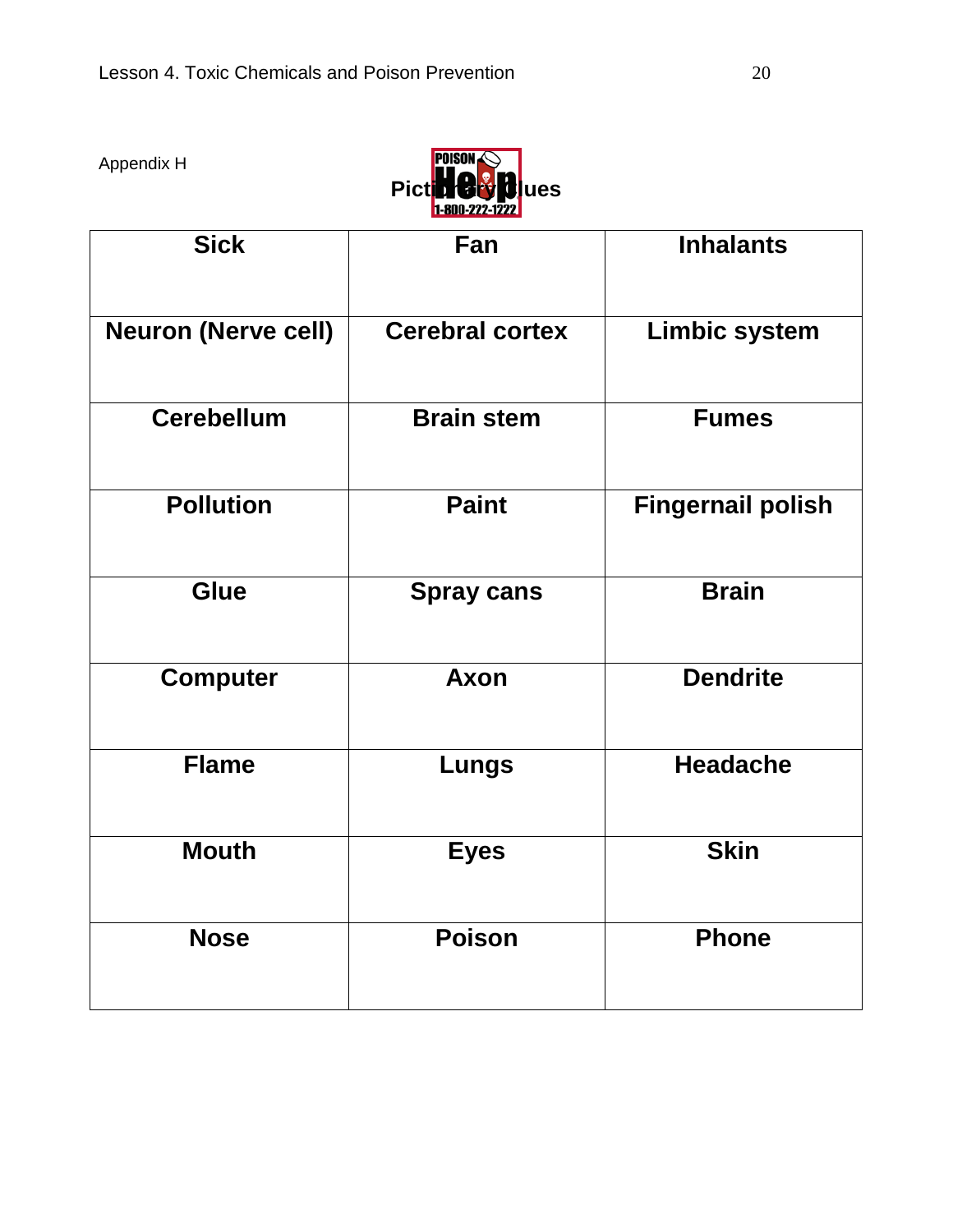Appendix I

### **Jeopardy Questions and Answers**

### **Answers in Bold**

### **Poisonings**

100. A. This is how often someone calls the poison center.

Q. What is every 30 seconds?

### **Q. What is every 13 seconds?**

- Q. What is every 67 seconds?
- 200. A. This is a free, confidential, 24-hour service for poison emergencies and questions.
	- Q. What is the health department?
	- Q. What is the emergency department?

### **Q. What is the Poison Center?**

300. A. If someone is not breathing or has passed out, you should call this number.

### **Q. What is 911?**

- Q. What is 1-800-222-1222?
- Q. What is your mother?
- 400. A. These are four ways poisons can enter the body.
	- Q. What are: 1) arms, 2) legs, 3) ears, 4) hair?
	- **Q. What are: 1) eyes, 2) mouth, 3) skin, 4) nose?**
	- Q. What are: 1) hands, 2) feet, 3) lips, 4) neck?

#### **Brain**

100. A. This is a part of the brain.

#### **Q. What is the Cerebellum?**

- Q. What is the thyroid?
- Q. What is the liver?
- 200. A. Use this part of the brain to play basketball, walk a tightrope, and play the trumpet.
	- Q. What is the Brain Stem?
	- Q. What is the Cerebral Cortex?

### **Q. What is the Cerebellum?**

- 300. A. Artistic ability comes from this part of the brain.
	- Q. What is the Brain Stem?
	- **Q. What is the Cerebral Cortex?**
	- Q. What is the Limbic System?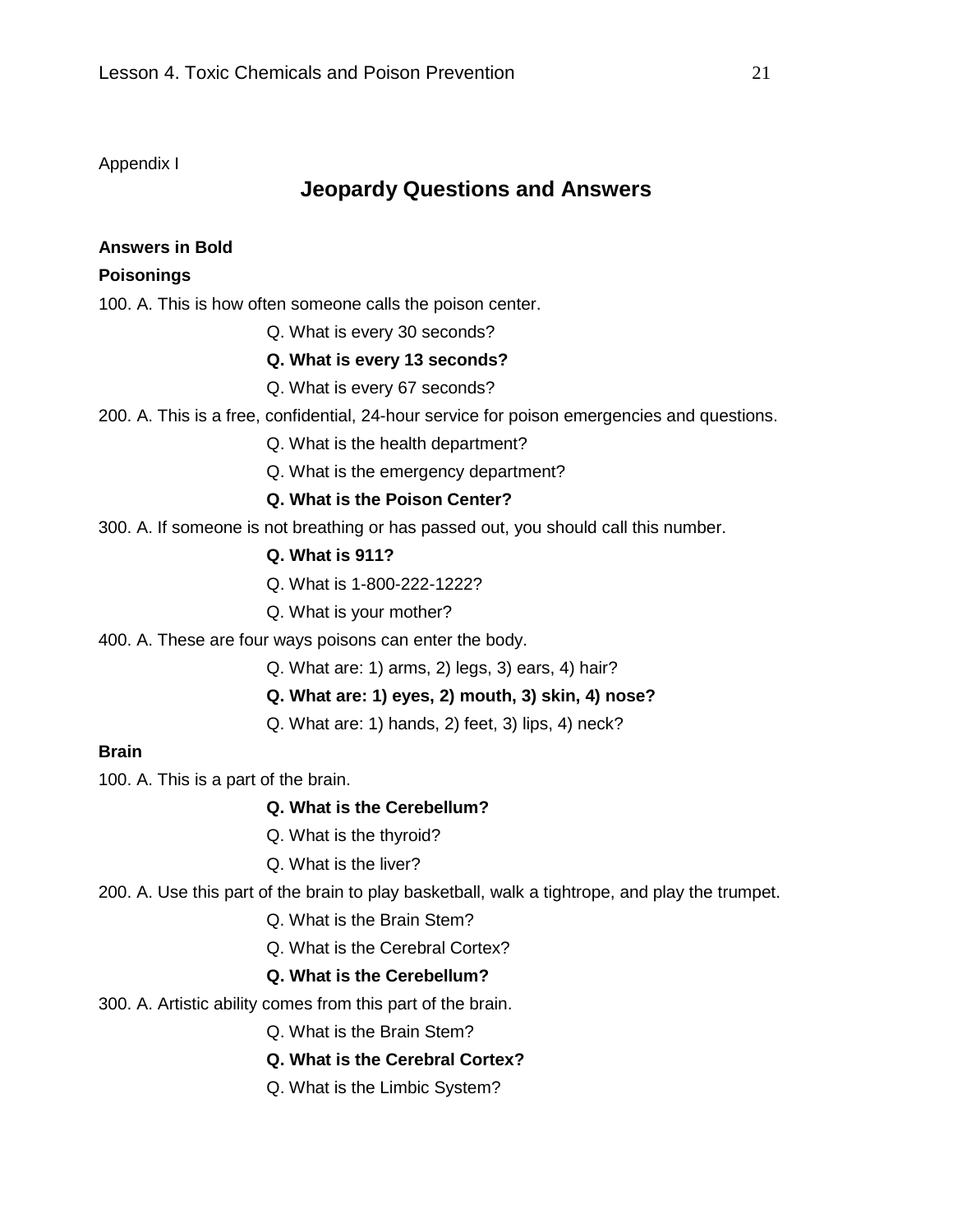Lesson 4. Toxic Chemicals and Poison Prevention 22

400. A. Some people say love comes from the heart, but it really comes from this part of the brain.

### **Q. What is the Limbic System?**

- Q. What is the Brain Stem?
- Q. What is the Cerebellum?

### **Inhalants**

100. A. When someone's heart stops because they abused inhalants.

- Q. What is a short trip?
- Q. What is a stroke?

### **Q. What is sudden sniffing death?**

200. A. Slang terms for inhalant abuse.

### **Q. What is huffing and sniffing?**

- Q. What is sneezing and wheezing?
- Q. What is blowing and tripping?
- 300. A. When a toxic chemical is inhaled, it enters the body through the lungs and then travels to this important organ.
	- Q. What is the stomach?
	- Q. What are the kidneys?

### **Q. What is the brain?**

400. A. Three negative consequences of sniffing toxic chemicals.

Q. What are 1) red eyes, 2) ears ring, 3) brown teeth?

- **Q. What are 1) memory loss, 2) death, 3) burns (there are many more)?**
- Q. What are 1) fuzzy hair, 2) pink tongue, 3) puffy cheeks?

### **Saying "No"**

100. A. What to do if someone you care about is abusing inhalants.

### **Q. What is tell a trusted adult?**

- Q. What is keep it a secret?
- Q. What is leave them alone?
- 200. A. What a friend can do if they want to help someone stop inhalant abuse.
	- Q. What is tell everyone at school?
	- Q. What is hide all toxic products?

### **Q. What is tell a trusted adult?**

300. A. What you tell a friend if they tell you inhalants are safe.

### **Q. What is sudden sniffing death is real and you can die the first time?**

- Q. What is okay I'll try some?
- Q. What is maybe you are right?